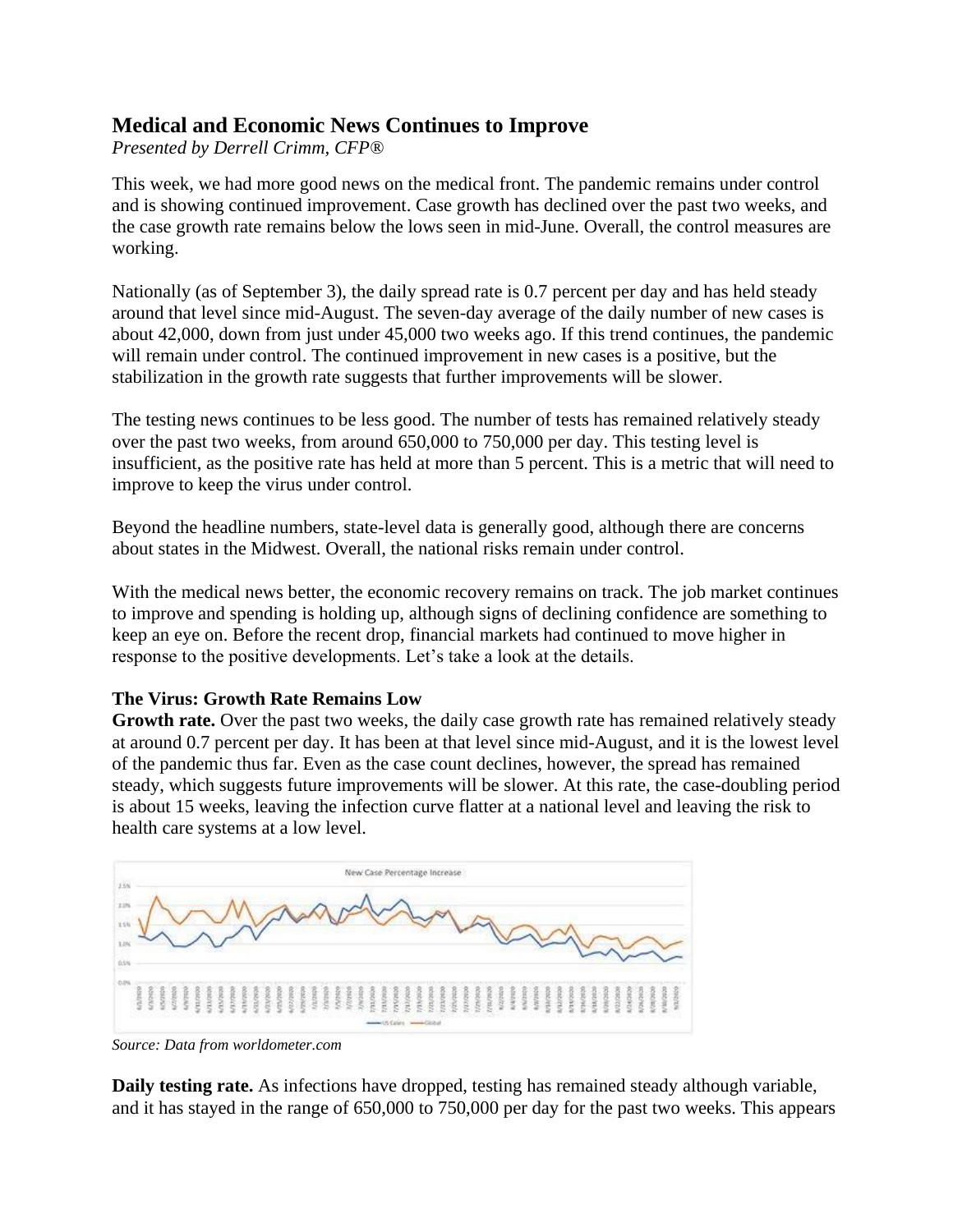to be below the level of testing needed to develop a full understanding of the pandemic, despite the recent improvements in the spread rate.



*Source: Data from the [COVID Tracking Project](https://covidtracking.com/)*

**Positive test results.** We can see this lack of improvement by the positive rate on tests. If we look at the percentage of each day's tests that are positive, lower numbers are better, as we want to be testing everyone and not just those who are obviously sick. The World Health Organization recommends a target of 5 percent or lower; the lower this number gets, the wider the testing is getting. Here, we can see that the positive level has remained above that target, although we have seen some recent improvement.



*Source: Data from the [COVID Tracking Project](https://covidtracking.com/)*

**New cases per day.** The most obvious metric for tracking the virus is daily new cases. With increased control measures in place, especially in the outbreak states, the seven-day average number of new cases per day has dropped from just under 45,000 per day down two weeks ago to around 42,000 per day. While this is an improvement, it is much slower than what we saw in previous weeks.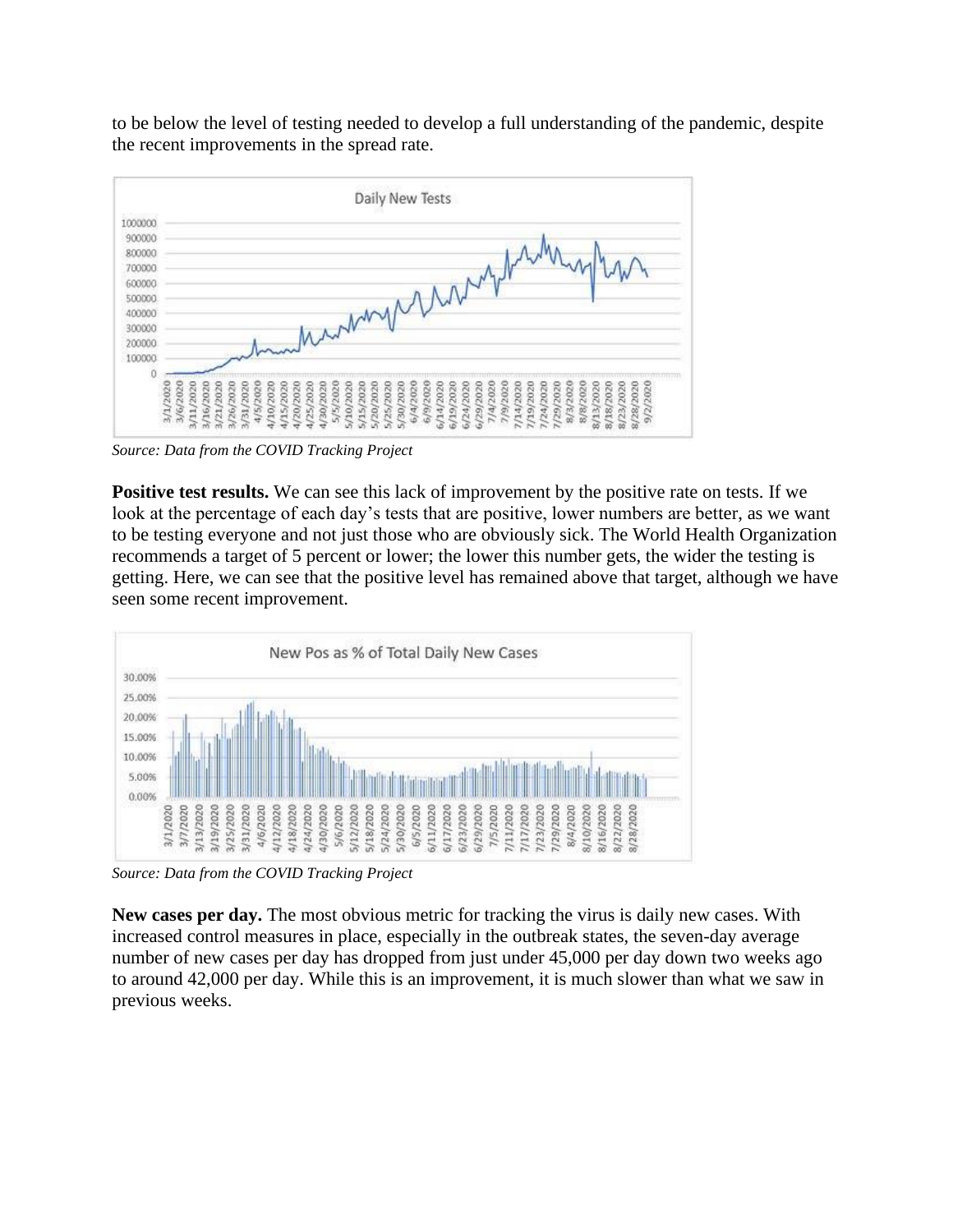

*Source: Data from [worldometer.com](https://www.worldometers.info/coronavirus/)*

**Total active cases.** Another positive development is that as the number of new cases has slowed, the number of active cases has stabilized over the past two weeks. If case growth continues to decline, new infections will start to lag recoveries, and the number of active cases would actually decline, which would be a very positive sign.



*Source: Data from [worldometer.com](https://www.worldometers.info/coronavirus/)*

Overall, the pandemic is under control at the national level and continues to improve, although at a slower rate. At the state level, the health emergencies have largely passed, although concerns remain in some states. The good news here is that policy and behavioral changes have taken effect, as they did in the first wave, and that we have largely contained the virus as we did then.

Looking forward, the question is whether the improvement will continue into the fall. The trends are positive. But given the slowing of the pace of improvement, combined with the pending reopening of school districts and universities, the risks remain material. These will be something we need to watch.

## **The Economy: Recovery Stable**

**Jobs market.** The economic news is also good, with the recovery continuing. The most recent initial jobless claims reports showed further drops, indicating fewer layoffs. The continuing unemployment claims have also improved, showing that many people are returning to work. Stabilization in the jobs market remains a relative bright spot as businesses continue to figure out how to operate under the constraints of the pandemic.

**Consumer spending.** Consumer spending has also rallied after a pause in the face of the second wave. In the past two weeks, spending has risen to a post-pandemic high, as consumer confidence has shown signs of bottoming and the jobs data has continued to improve. While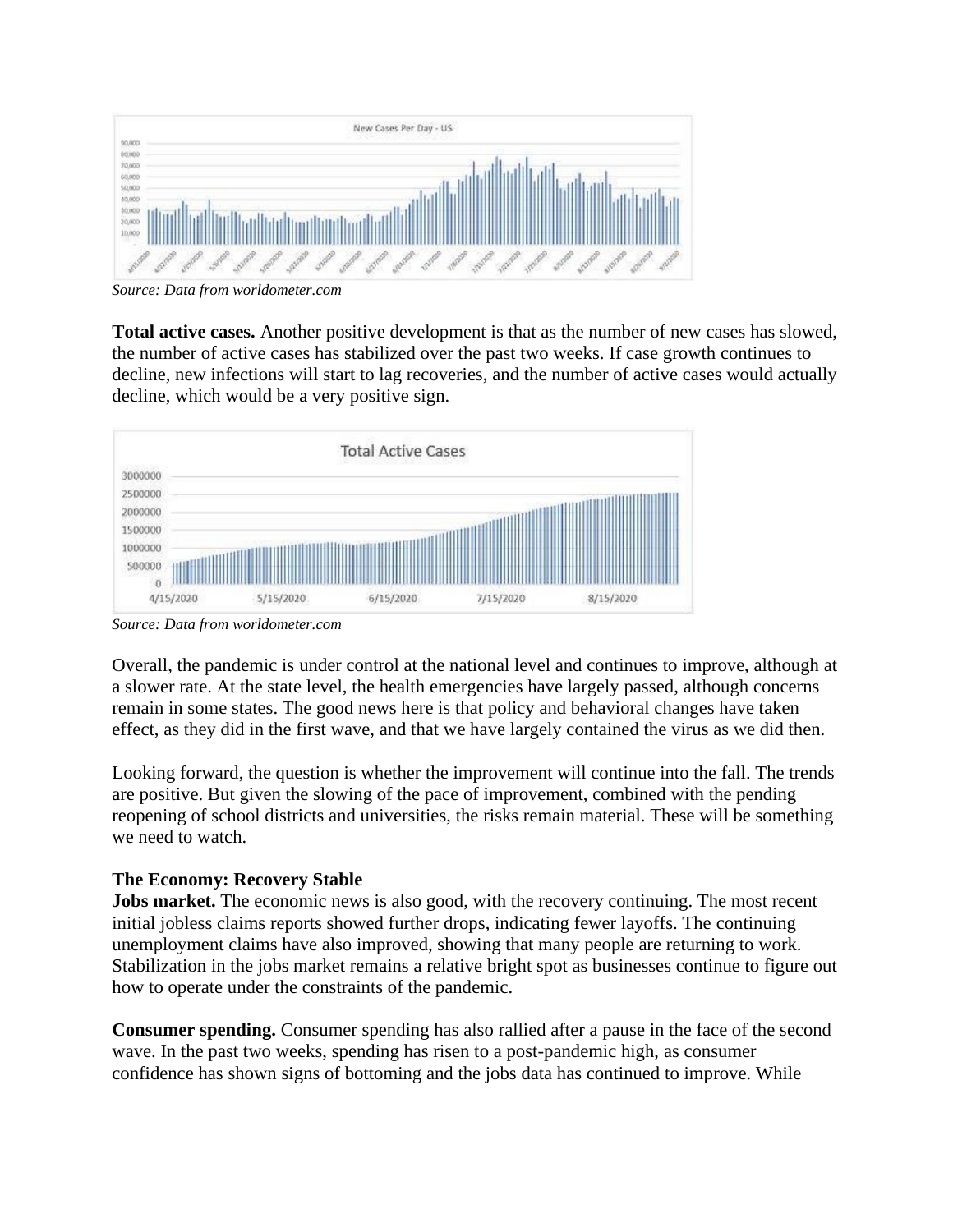there are risks, principally around the expiration of federal income support payments, the weakness seems to have passed. This metric remains something to watch, however.



*Source: <https://tracktherecovery.org/>*

Finally, we can see similar signs of improvement in many areas, despite a slowdown in some others, in this composite of many indicators from J. P. Morgan.



Source: WWPA, EIA, AISI, EEI, AAR, Redbook, Census Bureau, TSA gov, Apple, Smith Travel, MBA, Google, AirDNA, ThinkNum, JPMAM. July 23, 2020.

*Source: [J. P. Morgan](https://privatebank.jpmorgan.com/content/dam/jpm-wm-aem/global/pb/en/insights/eye-on-the-market/us-reopens.pdf)*